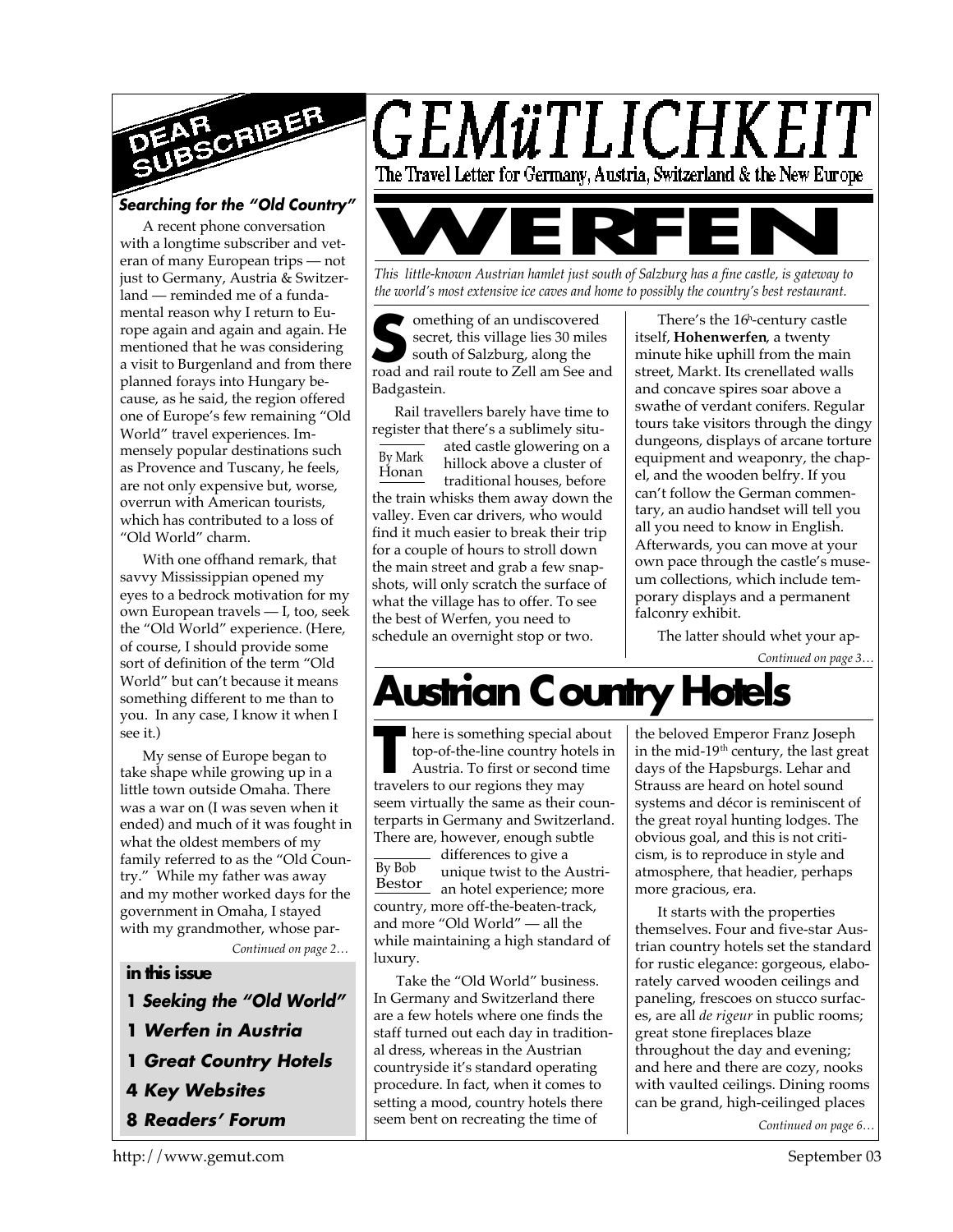#### *DEAR SUBSCRIBER Continued from page 1*

ents had emigrated from southern Bohemia. One neighborhood of our little city was called "Bohunk town" where names such as as Ptak and Svoboda were stenciled on the mailboxes. Grandma had an ancient (probably only in her late '60s) wispy-haired, cleaning woman we all called 'Missy Hollis.' She had about three teeth in her head and frightened some of my friends. Missy Hollis was from the "Old Country," about which, in my grandmother's house, there was much discussion. I had to eat all my food because of the starving children in the "Old Country." People from my family and from our town had gone to the "Old Country" to fight the war. At the local movie house, where I was a frequent patron (I was allowed to watch the cartoon and the cowboy movie that preceded the main feature), I saw the "Old Country" in newsreels but it seemed to be mostly smoky, ruined buildings and piles of rubble.

It actually took a couple of postwar decades of movies shot on location in Europe before my newsreel images were replaced by green hills, sidewalk cafes, sleek trains and cozy hotels. All this resulted in a curiosity about the Europe that existed before World War II and, even later, before the mass arrival of American tourists. What, for example, was Berlin like in the 20s, Vienna in the great days of Empire, Garmisch-Partenkirchen

during the '36 Winter Olympics? Fragments and flickering glimpses of those times remain, and catching a fleeting whiff of them is always a satisfying part of every trip.

As you can see, I'm most interested in the recent past. Perhaps my idea of "Old World" — let's just call it OW for the moment — is best understood by example. Vienna is the most OW city in our three countries; Geneva is the least. On my "OW quotient" scale of 0-10, Vienna is a 9, Geneva a 2. Of some influence is the volume of tourists; it's hard to find "Old World" among all those busses. Rothenburg ob der Tauber gets a 5, but Bamberg is a 7. Graz is a 7, Lucerne a 4.

Among our three countries: Austria is the most OW, followed by Germany and Switzerland. Of course, eastern countries, like the Czech Republic would score even higher. It would be hard not to give 10s to places such as Prague and Cesky Krumlov.

For some reason, perhaps it's the relentless tide of tourists, in an overall sense Salzburg isn't very OW. However, some of its sights are, notably St. Peter's Cemetery and the Cathedral.

But perhaps I should say what *is*, rather than what isn't, OW — at least in my opinion. We've already mentioned Burgenland which I consider a throwback and as OW as any region in our three countries. This is *very subjective* but the wine villages, the lower prices, the proximity to Hungary, and a look and feel I simply can't put into words, somehow fit my personal idea of "Old World." So, too, does Graz and the wine country south of it along the Slovenian border.

Vienna, of course, reeks of OW. Have dinner at the **Restaurant Beograd** (Schikanedergasse 7), walk the streets of neighborhoods outside the Ring and eat at a dingy *Beisel* few tourists ever pass by, much less dine at. The neighborhood where one finds the **Hotel Altstadt** (Kirchengasse 41) is a good one to prowl.

In Germany, for some reason, I get more of an OW feel in southern Bavaria than in the Black Forest. The Romantik Road holds no romance for me, though Rothenburg, Dinkelsbühl, Nördlingen, and Donauwörth are all worthwhile towns with OW patches.

*Continued on page 8…* Though Berlin was virtually blown to dust, it is a town in which I

#### **Using Gemütlichkeit**

• Foreign currency prices are converted to U.S. dollars at the exchange rate in effect at the time of publication. • Hotel prices listed are for one night. Discounts are often available for longer stays.

• All hotel prices include breakfast unless otherwise noted.

• Local European telephone area codes carry the "0" required for in-country dialing. To phone establishments from outside the country, such as from the USA, do not dial the first "0".

#### **Logging on to our Website**

Except for the most recent 12, back issues in text format from January 1993 are available free to subscribers only at http://www.gemut.com (click on "Members"). To access the issues enter the user name and password published in this space each month. The new codes are:

User Name: **dlrow** Password: **9753**

# Vol. 17, No. 8<sub>,</sub>  $\boldsymbol{GEMWTLICHKEIT}$  . HOTEL RESTAURANT RATING KEY **September 2003 Rating The Travel Letter for Germany, Austria, Switzerland & the New Europe**

**Gemütlichkeit** (ISSN 10431756) is published 11 times each year by UpCountry Publishing, 288 Ridge Road, Ashland OR 97520. TOLL FREE: 1-800/521- 6722 or 541/488-8462, fax: 541/488-8468, e-mail travel@gemut.com. Web site: www.gemut.com. Subscriptions are \$59 per year for 11 issues. While every effort is made to provide correct information in this publication, the publishers can make no guarantees regarding accuracy. *POSTMASTER: SEND ADDRESS CHANGES TO:* **Publishers:** Robert H. & Elizabeth S. Bestor **Publishers: Robert H. & Elizabeth S. Bestor Editor:** Robert H. Bestor **Contributors:** Doug Linton, C. Fischer, R. Holliday, Jim Johnson **Editor: Robert H. BestorContributors: Jim Johnson, Mark Honan** Webmasters: **Paul T. Merschware Criss Garcia, Ryan Stowasser Consulting Editor:** Thomas P. Bestor **Subscription Dept:** Subscriber Travel Services: Andy Bestor, Laura Riedel **Webmasters: Criss Garcia, Ryan StowasserConsulting Editor: Thomas P. BestorSubscription Dept: Kurt SteffansSubscriber Travel Services: Andy Bestor, Laura Riedel**

*Gemütlichkeit*, 288 Ridge Road., Ashland OR 97520

| Rating Scale                 | Scale     | <b>Restaurant Criteria</b> |              |
|------------------------------|-----------|----------------------------|--------------|
| Excellent                    | $16 - 20$ | Food                       | 65%          |
| Above Average                | 12 - 15   | Service                    | 20%          |
| Average                      | 8 - 11    | Atmosphere                 | 15%          |
| Adequate                     | 4 -       |                            |              |
| Unacceptable                 | 3<br>ი -  |                            |              |
| <b>Hotel Rating Criteria</b> |           | <b>Value Rating</b>        | <b>Scale</b> |
|                              |           |                            |              |
| People/Service               | 30%       | <b>Outstanding Value</b>   | $17 - 20$    |
| Location/Setting             | 15%       | Very Good Value            | $12 - 16$    |
| Guestrooms                   | 30%       | Average Value              | 9 - 11       |
| Public rooms                 | 5%        | <b>Below Average Value</b> | 5 -<br>-8    |
| Facilities/Restaurant        | 20%       | A Rip-Off                  | U<br>4<br>٠  |

#### **Special G Designation**

By virtue of location, decor, charm, warmth of management, or combination thereof, an especially pleasant establishment.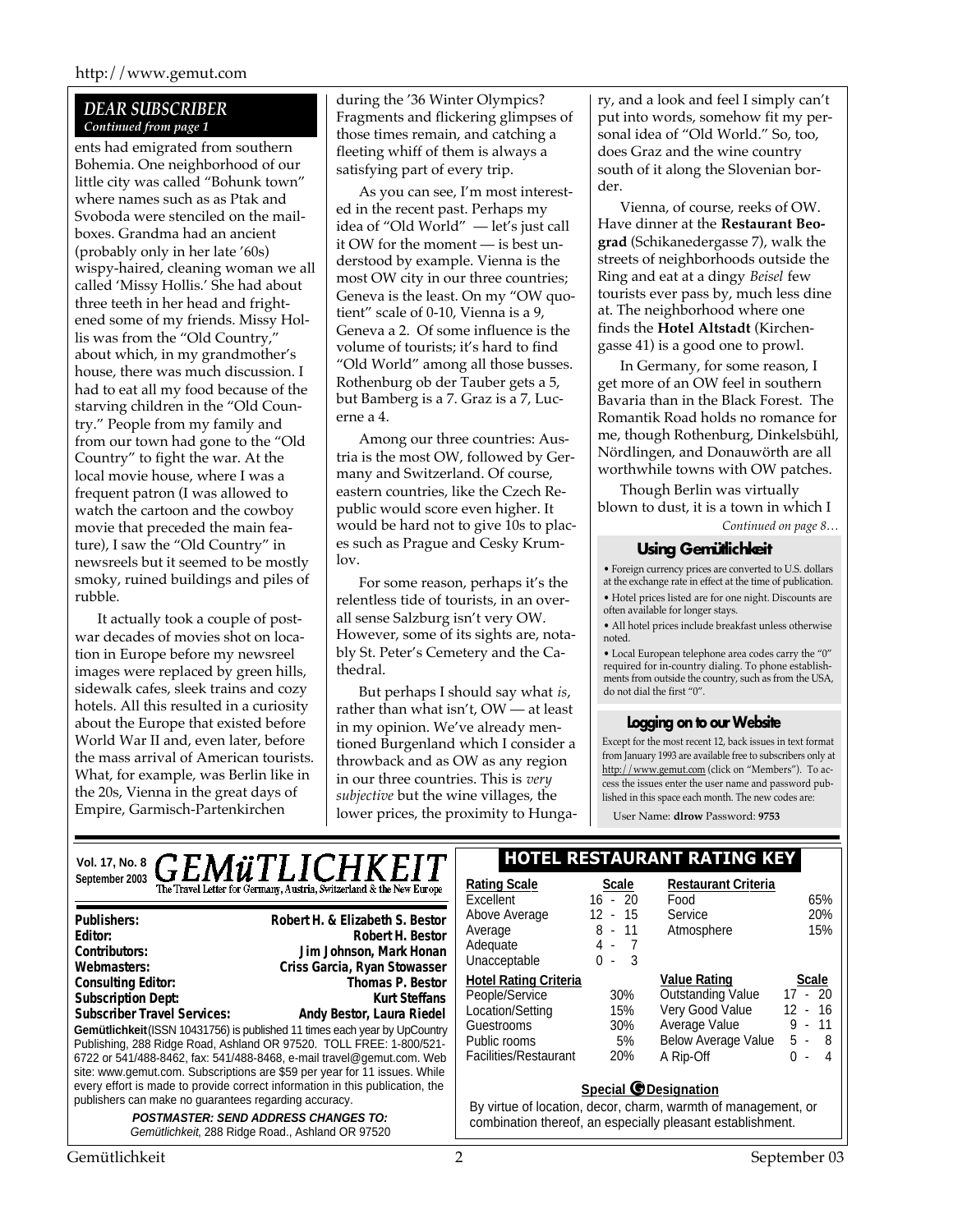#### *WERFEN Continued from page 1*

petite for the falconry show which takes place twice a day in a grassy open-air enclosure within the castle walls. A series of successively larger and larger birds of prey are put through their paces, soaring high into the air or swooping low over the heads of the startled audience. The spectacle is made all the more exciting and dramatic by the stupendous backdrop of the 8,000-foot-high mountain ranges on either side. I won't forget in a hurry the final pass made by the eagle owl, the largest European owl. Its huge orange eyes bored into mine as it dived within inches of my scalp, its beating wings close enough send air currents shivering down the raised hairs on the back of my neck.

The fortress is open from late March until early November, daily except for Mondays in April; closing times range from 4:30pm in spring/ fall up to 6pm in July and August. Admission costs €9 for adults.

Even better is **Eisriesenwelt**, the giant ice caves set high in the Tennengebirge mountain range and an adventure in itself to reach. First, there's a car or minibus trip up an impossibly steep, winding road that claws its way up the mountainside for some four miles. After that, the increasingly precipitous gradient makes road transport impossible. So the next stage is a 15-minute walk up a switchback footpath, before a cable car will whisk you over the stark grey cliffs above the tree line. Then there's a further 15-minute walk to the cave entrance.

It's a long trip, but your perseverance will be highly rewarded. Indeed, you will already have received some of your payback from the magnificent views down to Werfen and across the valley.

The caves are well named. 'Giant' is no exaggeration, for these are the largest accessible ice caves in the world – some 26 miles of passages that open onto huge caverns and elaborate ice sculptures. You'll see shapes that conjure up frozen waterfalls, monstrous prehistoric beasts,

#### **Werfen Basics**

**Tourist Information:** 24 Mark, tel. +43/ 06468/ 5388, fax 7562, email: info@werfen.at, web: www.werfen.at

**Driving Distances to:**

Frankfurt 358 miles 577 km Munich 110 miles 178 km<br>Salzburg 29 miles 40 km

29 miles 40 km

**Auto:** Arriving from the north: via the A-10 Tauern Autobahn, take the Pass Lueg or Werfen exit.

Arriving from the south: take the Pfarrwerfen/Werfen exit off the Autobahn

**Rail***:* Werfen regional railway, Pfarrwerfen and Tenneck stops; Bischofshofen station for IC/EC trains (5 km away)

**Air:** Nearest aiport is Salzburg, 50km.

#### **Werfen Package:**

**•** Three nights' room and breakfast • Admission to Hohenwerfen Fortress incl. falconry exhibition and castle tour

• Visit to Austrian Museum of Falconry

• Special exhibit "Figur und Landschaft" • Visit to Ice Caves incl. ride on the cable lift, guided tour and shuttle bus.

• Special exhibits at the Künburggewölbe

• "Seven Mills" in Pfarrwerfen

• Salzburg State Skiing Museum in Werfenweng

• Hiking map and info folder Per person prices, depending on category of accommodations, range from €105 to €165 ( \$115-180). Must be booked with tourist office. See contact info above.

and gigantic oriental veils. Your imagination will be prompted in a certain direction when the guide informs you of the names of the structures: ice chapel, ice organ, ice palace, and so on. (Strangely, there's no ice cream!) Yet despite the impression of the presence of a designing hand, all the shapes are entirely naturally formed. To light up the offerings, the guide sets off powerful magnesium flares. The intense but short-lived explosion of illumination greatly adds to the sense of drama and occasion, though it does make impossible detailed appreciation of the structures.

Some words of warning if you plan to visit. Though the sun may be blazing outside, it's usually cold and damp inside, so wear warm clothes and make sure your shoes have a decent grip on their soles. Also, you have to negotiate long stairways inside, and this can be exhausting at an altitude of 5,380 feet. I saw at least

two elderly couples, already tired by the long walk to the mouth of the cave, give up and turn back within the first few minutes of the tour.

A visit, including travel time, takes about four hours roundtrip. If you need to take the minibus, it departs from the car park at the train station ( $\epsilon$ 8/\$9 roundtrip). The caves are open from 1st May until 26th October, and tours are daily between 9:30am and 3.30pm (until 4:30pm in July and August). The combined entrance fee for the caves and the cable car is  $\text{\textsterling}16$  (\$18) for adults or  $\text{\textsterling}8$  (\$9) for children. For more information, see the Web site:

(www.eisriesenwelt.at). The extremely fit and extremely determined can hike up to the Eisriesenwelt from Werfen in about four hours. But for most people, especially those who have excess Strudels to burn off, I'd recommend instead taking one of the many alternative, less strenuous, but equally rewarding hikes that radiate across the valley from in and around Werfen (the tourist office can supply maps).

Back down in the village, there are also a couple of churches worth peeking inside. The best is the **Parish Church** in honor of apostle James the Elder, near the tourist office. Built in the mid-17<sup>th</sup> century, it features a classic Baroque high altar and two early Baroque side altars.

In addition to its own attractions, Werfen is a suitable base from which to visit a number of other sights, not least the myriad top-line draws of Salzburg. Hallein, over halfway towards Salzburg and easy to visit via a 20-minute train ride, is a well-preserved market town with a long history. The biggest attraction here is the salt mines above the town, situated in Bad Dürrnberg. You can reach them via cable car, a bus ride, or even a stiff 40-minute hike up narrow footpaths.

For centuries, salt was crucial to the development and prosperity of the Salzburg region. The mine at Bad Dürrnberg began yielding up its socalled 'white gold' as early as 600 BC. However, in 1989 the mines' owners realized that conducting tours of the caverns was even more lucrative than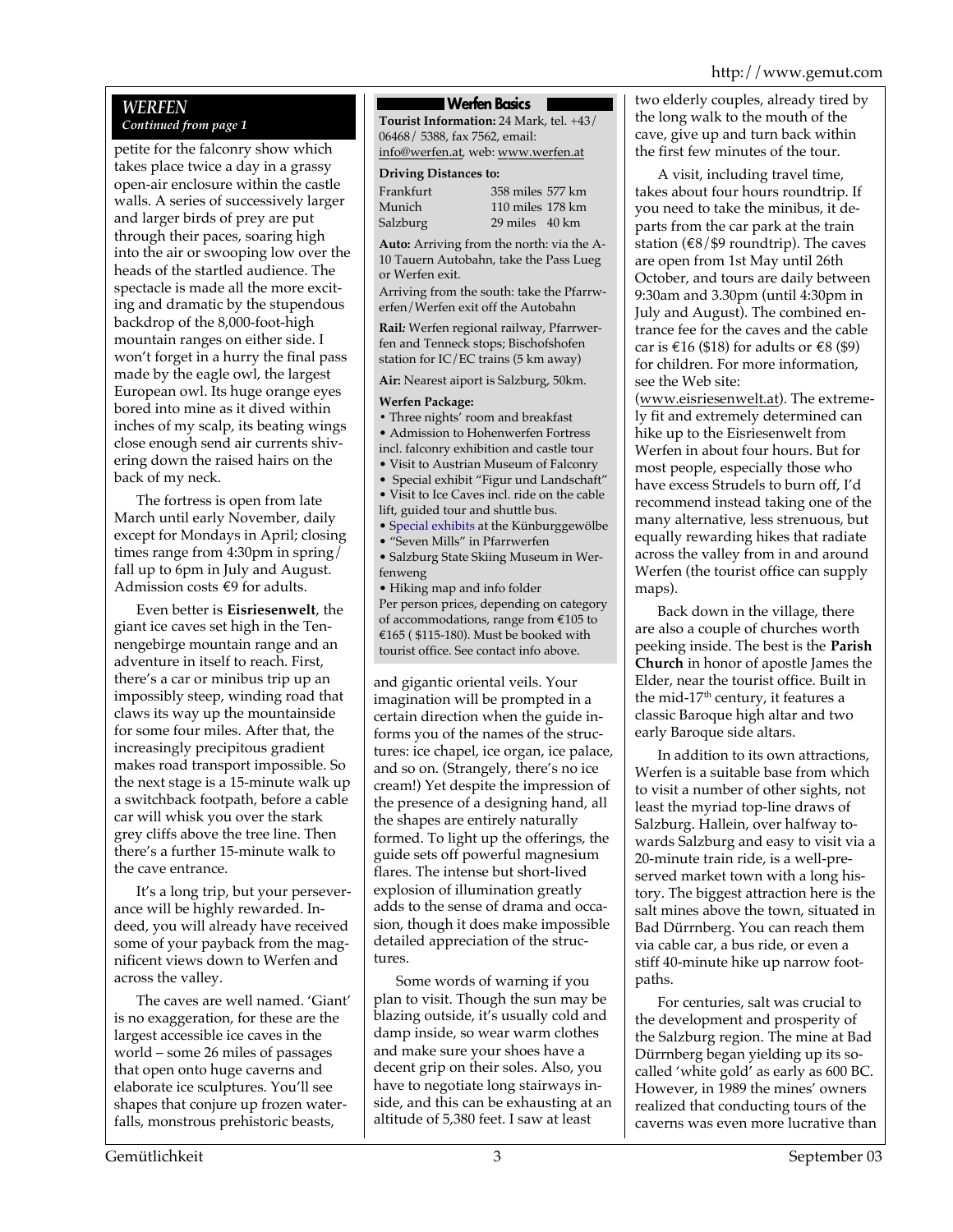#### http://www.gemut.com

extracting sodium chloride (aka salt). If you take the tour you'll don miners overalls, take a mini train trip, get ferried across a subterranean lake, and view films about the salt extracting process. Best of all, for those who prefer their erudition mixed with a smattering of fairground adrenaline, are the long slides down dark chutes into lower caverns. Riding on your behind on polished wooden banisters, you'll feel a tug of nervousness as you launch yourself into the semidarkness, though you do reach the bottom before your increasing momentum gets too frightening. The mines are open daily all year, from 11am to 3pm during winter and 9am to 5pm the rest of the year. Admission for adults costs €15.50 (\$17). See the Web site:

(www.salzbergwerke.com).

If your thirst for salt-related matters is not sated by the salt mine, the town reveals more of its secrets at the **Keltenmuseum** (Celtic Museum), at Pflegerplatz 5, open daily from April to October. At the end of June, Hallein village takes on a carnival air, thanks to the open-air theatre, music and processions that constitute its Stadtfestwoche festival.

Midway between Hallein and Salzburg, the Untersberg mountain is well worth ascending. It's easy to get to the top via cable car, and the eleva-

#### **Key Websites for the Traveler**

**• www.gemut.com** Gateway site for travelers to Germanic Europe, including car rental, rail passes, hotel bookings, traveler feedback, travel tips and past issues (free access to back issues for subscribers; see log-on info on page 2).

**• www.viamichelin.com** The Michelin database of hotels and restaurants plus great interactive trip planning tools.

**• www.travelgearnow.com** Guidebooks, maps, travel accessories, luggage, all at 10% off for subscribers.

- **www.mapblast.com** Map and automobile trip
- planning. Locates routes and distances.
- **bahn.hafas.de/bin/query.exe/en** German rail. Train schedules throughout Europe, not just Germany.
- **www.sbb.ch/index\_e.htm** Swiss and European rail schedules.
- **www.ski-europe.com** Top web resource for skiers with much data on Alpine resorts.

**• www.myswitzerland.com** Website of Switzerland's national tourist authority.

**• www.germany-tourism.de** Germany's national tourist authority.

**• www.austria.info/us** Austria's national tourist authority.

**• http://www.hhog.de** Website for an alliance of historic German cities.

tion of 6,080 feet affords an excellent panorama of the taller Alpine giants in Tyrol and Salzburg province.



In addition to the choices mentioned below, Werfen offers rooms in simple guesthouses or even in private homes. The tourist office (tel. +43/ 06468/5388, www.werfen.at) can outline the options.

#### Hotel-Restaurant Obauer

Formerly known as Gasthof Lebzelter, this stylish place is run by two brothers. Karl Obauer does front of the house duties, while Rudolf reigns supreme in the kitchen. As you'd expect from four-stars, all fixtures and fittings are of high quality. The 10 rooms are variable in proportion and in decor. Their modern and elegant ambience belies the old fashioned, somewhat nondescript exterior of this gabled building. Within the rooms, touches of elegance are manifested in the most surprising places, such as in decorative light fittings hand-crafted by Karl Obauer senior. Rooms have shower or bath, toilet, cable TV and usually a balcony. I enjoyed having a radio in the bathroom, so that I could wallow in the bath to some musical accompaniment.

**Daily Rates:** Singles €70-128 (\$76- 140, doubles €128-195 (\$140-\$213); add €55 (\$60) per person for fourcourse dinner.

**Contact:** Hotel-Restaurant Obauer Markt 46, Werfen, A-5450, tel. +43/ 6468/5212, fax 521212, email: obauer.karl.rudolf@sbg.at, web: www.obauer.com

**Rating:** QUALITY 16/20, VALUE 13/20

#### Hotel-Garni Erzherzog-Eugen

Run by the sister of the Obauer brothers, and just a few doors from their place, you'll find this attractive B&B, a cheaper yet similarly stylish option. Approaching the comfort and elegance of its sibling, Erzherzog-Eugen has 11 modern rooms graced by subtle lighting, warm colors, and striking design flourishes. The rooms also have the usual four-star trappings of bathroom, TV, mini bar, safe and direct-dial telephone. Additionally, most rooms have a balcony providing views of the surrounding mountain ranges. The house was built in 1961, though with its traditional chalet design, flower boxes and dark brown window shutters, it slots comfortably alongside the much older buildings on the street. An enjoyable feature is the rear garden, equipped with a sundeck and sunloungers.

**Daily Rates:** Singles €48-88 (\$52-96), doubles €88 (\$96) **Contact:** Hotel-Garni Erzherzog-Eugen, Markt 38, Werfen, A-5450, tel. +43/6468/5210 , fax 75523, email: obauer-krieger@sbg.at, web: www.gaestehaus-obauer.at **Rating:** QUALITY 15/20, VALUE 15/20

#### Landgasthof Reitsamerhof

This three-star hotel boasts several famous former guests, including Clint Eastwood and Richard Burton – they even hosted Margaret Thatcher's security men when she stayed in the region (though not the former British Prime Minister herself). It's a large, three-story chalet run by the hospitable Gschwandtner family, and has been so for three generations since 1935. Rooms vary in facilities and size – if you get one of the better, more expensive rooms you'll have private shower, toilet, satellite TV and balcony. Multi-bed rooms are available for people with families – in all, 50 beds are on offer. Rooms have standard Austrian-style fixtures and fittings, and are perfectly adequate if somewhat uninspired. If possible, go for one of the rooms facing the back of the building or in the rear annex, as those facing the front can be noisy from traffic on the main road. Another reason for locating yourself round the back is the proximity to the relaxing guest garden, with its terrace overlooking lush lawns and shady trees. The hotel offers plenty of parking places, including a garage for bicyclists and motorcyclists – they get a few of those dropping in, as the Tauern cycle path runs past the building. Though it's two kilometers south of the center, you don't have to drive or hike into town to get your meals, as they have a satisfying restaurant serving up home cooked Austrian food on the premises.

**Daily Rates:** With shared shower/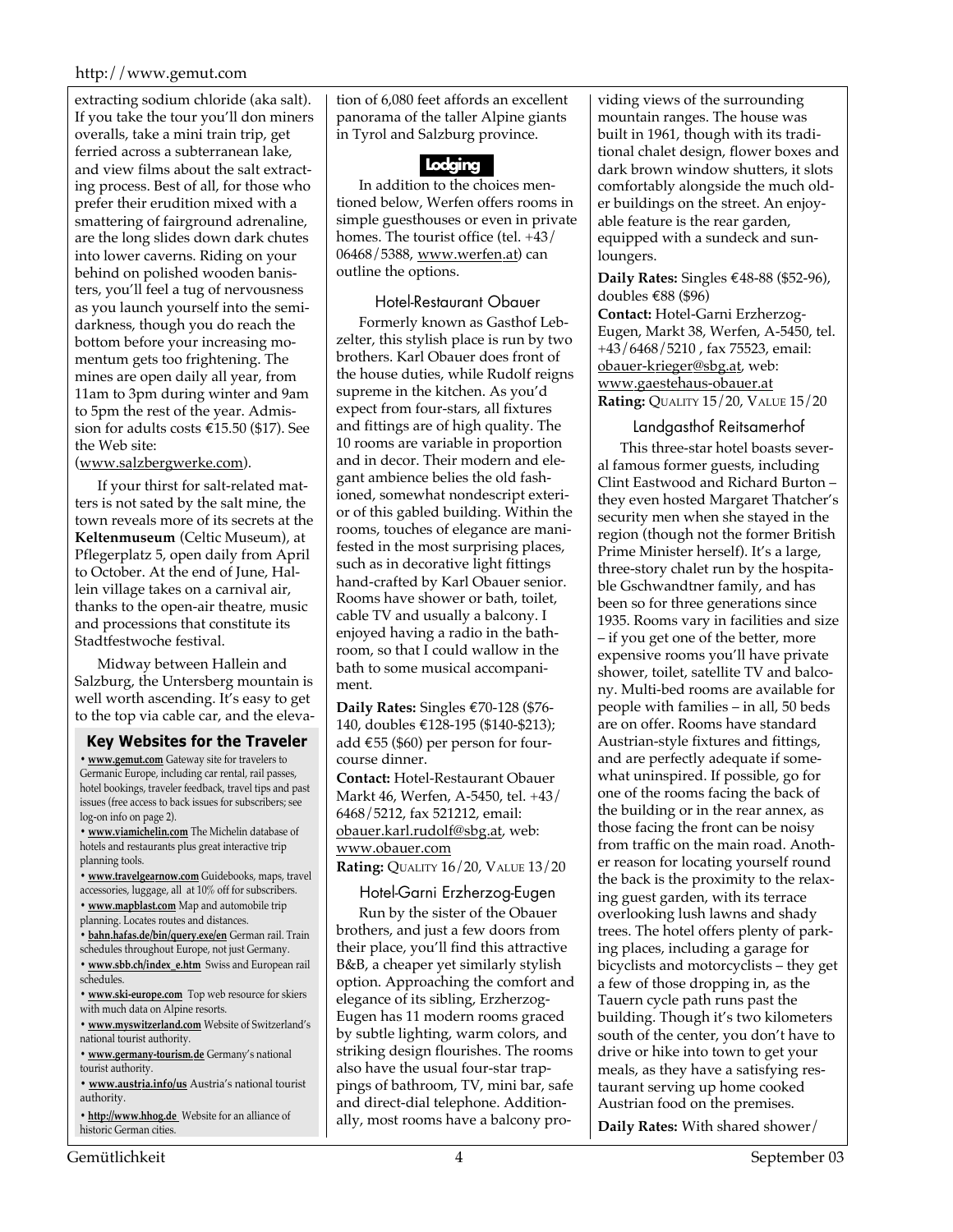WC: singles €26 (\$28), doubles €42 (\$46). With private shower/WC: singles €35 (\$38), doubles €58 (\$63). **Contact:** Landgasthof Reitsamerhof Salzach Bundestrasse 22, Werfen, A-5450, tel. +43/6468/5379, fax 5379-4, email reitsamerhof@newsclub.at, web: www.reitsamerhof.at **Rating:** QUALITY 12/20, VALUE 14/20

### Restaurant zur Stiege (mit Zim)

Though mostly lauded as a restaurant, this place offers a handful of reasonably comfortable rooms. From the outside, the 16th century, chaletstyle building makes an immediate impression. Colorful window boxes vie for the attention, alongside the front facade's relief designs and elaborate central mural. The front door is reached via a few steps up a doubleapproach stairway which has inspired the name of the restaurant. Within this setting, the four rooms on offer are a slight let down. They're simple and uncluttered, with white walls and dark-wood furniture – the standard sort of two-star rooms you'll see all over Austria. They would almost be austere, but for the colorful curtains and the occasional painting (depicting mountain scenes and the like) breaking up the bare walls. On the plus side, the beds are comfortable, the rooms are a reasonable size (though all the four rooms have different dimensions), and all are equipped with cable TV, *en suite* toilet and WC. Two rooms face the quiet main street, and two overlook the rear garden.

**Daily Rates:** Singles €36 (\$49), doubles €58 (\$63)

**Contact:** Restaurant zur Stiege**,** Markt 10, Werfen, A-5450, tel. +43/06468/ 5256-0, fax 5256-4, email: restaurant.zur.stiege@aon.at, web: www.restaurant-zur-stiege.at **Rating:** QUALITY 11/20, VALUE 13/20

### **Food**

Though Werfen is little more than a one-street village, it has two excellent restaurants. For simpler fare, it's easy to explore the main street, Markt, and dive in to somewhere that takes your fancy – there's a pizzeria and a couple of typical Gasthöfe.

Hotel-Restaurant Obauer

The real jewel here – and, some

would say, in the whole of Austria is this restaurant, serving up creative gastronomic transformations of standard Austrian dishes. Meals can be taken either in the shaded garden or in one of several connected interior spaces. Wherever you eat, you'll get attention to detail, top service (I lost count of the number of times I was asked if I was enjoying my meal), and best of all, fabulous food.

The brothers have travelled widely, and have absorbed ideas and cooking methods from all over the world, but particularly from Asia. They take their food very seriously, but are open to a bit of humor too: the brothers' comically elongated chef's hats have inspired the logo for the restaurant.

Main courses cost €24-36 (\$28- 39), or you can opt for a multi-course menu (choice of several, for around €32-55/\$35-60), as I did. The brothers have a knack for combining unusual elements but making it work. Trout, for example, is not often presented as a strudel, but here it is. Served with a mushroom puree, it's both light and flavorsome. Stuffed duck is an array of taste experiences, with sweet, sour and savory ingredients complementing rather than battling. Desserts, like most of the other dishes, are a work of art on the plate. It seems a shame to tuck into them and spoil the symmetry, but I didn't spot anybody hanging back from doing so.

My one small criticism is that they can overelaborate. The following morning, still replete from my rich and varied feast the night before, I requested a breakfast of scrambled eggs. I expected and wanted a simple dish to cleanse my palate, but what I got was another surfeit of strong flavors, my eggs arriving mixed with an overpowering accompaniment of chives, other pungent herbs and assorted greenery. I felt that was a bit much for breakfast. I suppose, though, that when you have so many good culinary ideas bubbling over in your minds and saucepans, it's difficult to reign in your creativity. Even for scrambled eggs.

**Contact:** Hotel-Restaurant Obauer Markt 46, Werfen, A-5450, tel. +43/ 6468/5212, fax 521212, email: obauer.karl.rudolf@sbg.at, web: www.obauer.com **Rating:** QUALITY 18/20, VALUE 14/20

Restaurant Zur Stiege This restaurant turns out prime Austrian and regional fare. The recipient of favorable reviews in the Austrian press, as well as a 16 out of 20 Gault Millau rating, you can expect to be served up nouvelle cuisine built upon traditional Austrian culinary values. The restaurant decor beneath the dark-wood ceiling includes a pleasing combination of green upholstery and salmon-colored curtains and tablecloths. At the center of the eating area is a drinks board groaning with an intoxicating array of spirits, including two dozen types of Schnapps. In the summer, you also have the option of eating in the pleasant garden.

Herbert Ranstl has been in charge in the kitchen since 1998. Set menus are in the €26-49 (\$28-53) range, while à la carte main courses come in around the €11-23 (\$12-25) mark. Cheaper options include standard fare such as scallop of pork or breast of chicken, while the higher prices include choice cuts such as rabbit fillet or saddle of lamb. Among the seafood choices was an adventurous presentation of pike-perch (€22/\$24). Served on a bed of potatoes and shallots, the fillet of pike-perch came with an exquisite crust combining eggplant and courgettes. Dessert was equally distinctive and equally good: white cheese souffle with brandy sorbet and a pineapple-raspberry ragout ( $\epsilon$ 8/\$9). The wine list includes some 150 varieties, strongly favoring Austrian and European growers and priced from €26 to €80 (\$28-\$87) per bottle. Or, instead, an extensive exploration of the Schnapps table might just prove too tempting.

**Contact:** Restaurant zur Stiege**,** Markt 10, Werfen, A-5450, tel. +43/06468/ 5256-0, fax 5256-4, email: restaurant.zur.stiege@aon.at, web: www.restaurant-zur-stiege.at **Rating:** QUALITY 15/20, VALUE 13/20

Gästehaus Unterholzerbräu If you spend the day in Hallein, you can find a number of inexpensive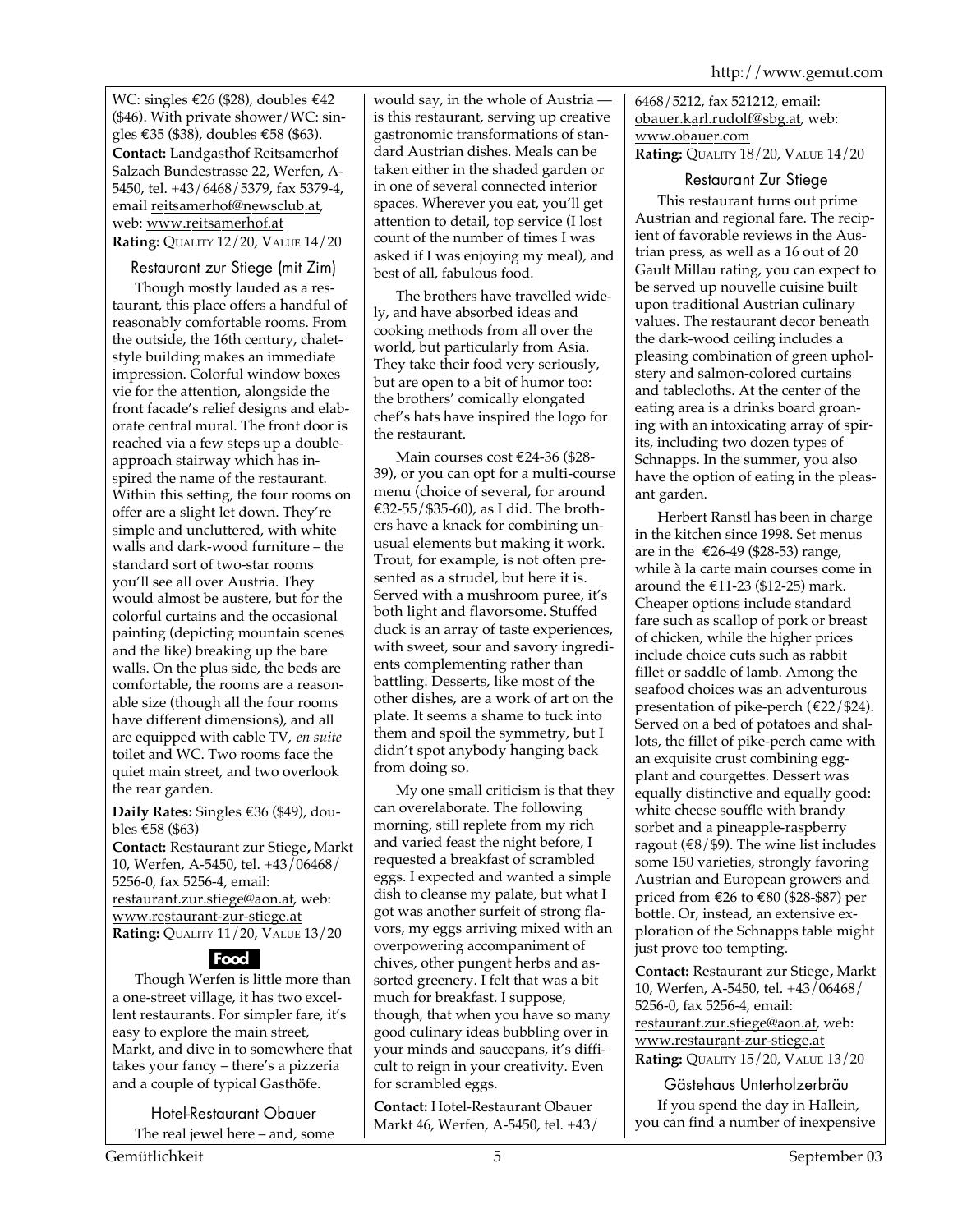#### http://www.gemut.com

restaurants at which to linger over lunch or dinner. Located in the town centre on the western edge of the pedestrian zone, Gästehaus Unterholzerbräu is a place to visit for a smattering of local color and a plateful of reliable Austrian food. With its pale walls, dark wood furnishings and predominantly local clientele, this is a typical no-frills Gasthof. The menu is not at all daring, offering the usual standbys of *Schnitzel*, grills, fish and *Knödels*, but the portions are well cooked and substantial. Main courses are in the range €6-15 (\$7-\$16).

In the evenings, the restaurant takes on more of a bar atmosphere, with locals chatting, playing cards or sipping draught beer.

**Contact:** Oberhofgasse 4, 8010 Hallein, tel: +43/06245/81203, open 9am-midnight Tuesday-Saturday, 9am-2:30pm Sunday; closed Mondays

**Rating:** QUALITY 11/20, VALUE 14/20

#### *AUSTRIAN COUNTRY HOTELS Continued from page 1*

or intimate, elegant hideaways. During your stay it's likely that each night at dinner you'll be shown to a roomy, comfortably padded, wooden booth marked with a discreet "reserved for" sign with your name on it.

The benevolent, *gemütlich* feel extends to the typically oversized guest rooms where separate sitting and sleeping areas are the norm, as are balconies and spacious bathrooms equipped with terrycloth robes and thick towels.

These hotels are not for the overnight auto traveler, but for those who can stop for a few days to enjoy a different kind of hotel experience. Not only are guests provided with comfortable sleeping accommodations, but are fed two or even three meals a day — often accompanied by live music — and entertained with outings and special activities. Elaborate spa, pool, wellness and beauty facilities, bicycles to loan, guided hikes and excursions, and even professionally supervised childcare and activities for kids, are all part of daily life at a top-flight Austrian country

#### hotel.

Though the tariff at such rustic palaces will deter some, to pass them by is to miss a bargain, especially in the off-season. Take the rambling, five-star **Hotel Tümmlerhof** in Seefeld, whose kitchen gets two Toques from *Gault Millau*. Next spring, two persons can stay there six nights for less than \$1300, or about \$217 per night, including breakfast and dinner. At least one evening will feature a special buffet with live music. Let's compare that with a week at similar Swiss and German hotels. The website of the **Grand Hotel Regina** in Grindelwald advertises a seven-night package for around \$3200 or \$457 per night. A four-night package at the **Hotel Bareiss**, in Baiersbronn in Germany's Black Forest figures out to about \$446 per night. Even an offseason superior double room with breakfast and dinner, in what *Gemütlichkeit* considers the top country inn in Austria, the **Grüner Baum**, is a comparatively thrifty \$260 per night.

Here are a half-dozen of our Austrian favorites listed in reverse order of our ranking:

Hotel St. Peter, Seefeld In this mountain resort village 20 minutes northwest of Innsbruck the traveler can select from a long list of hotels. This one is a four-star that provided us with a pleasant night's sleep and a good meal a couple of years ago. Number 107 had a separate sitting area with couch, coffee table and television, a gleaming bathroom with thick towels and terrycloth robes, and a balcony with a mountain view.

**Getting There:** Seefeld is about 20 km north of Innsbruck on Red Road 177. From Munich it's about a twohour drive via Garmisch- Partenkirchen. It is also accessible by train from Innsbruck (about 35 minutes) and Garmisch-Partenkirchen (about 45 minutes).

**Contact:** Hotel St. Peter, Mösererstrasse 53, Seefeld, A-6100, tel. +43 5212 455 0, fax 45 55 45, email: info@mountains.at, Web: www.seefeld.org/en/index.htm **Cost:** See box page 7

#### Gartenhotel Tümmlerhof, Seefeld

The Tümmlerhof is a 10-minute walk or five-minute ride on one of the hotel's bikes from the center of the village. Its location on four wooded acres combines country charm with easy access to Seefeld's busy pedestrian-only shopping areas.

Each Wednesday, half-board guests are treated to an outdoor barbecue (weather permitting). Tables and umbrellas are set on the terrace and lawn, the staff dresses in traditional Tyrolean costume and a great ice carving is centerpiece for a massive layout of food. Uniformed chefs barbecue and serve an assortment of delicious meats including various wursts, chops, steaks and fowl. Members of the Zorn family graciously greet guests and serve them from the buffet, all the while urging extra helpings onto plates already top heavy with food. Throw in live music from a venerable string trio and, of course, magnificent views of the mountains, and you have a most agreeable package. Friday nights feature a five-course degustation menu.

The hotel's 65 rooms are large, well furnished and designed for long stays. Nearly all have spacious entry closets with plenty of shelves, places to hang clothing and to store gear.

**Getting There:** See Hotel St. Peter. **Contact:** Gartenhotel Tümmlerhof, Münchnerstrasse 215, Seefeld, tel. +43/ 5212/25 710, fax 25 71 104, email: hotel@tuemmlerhof.at, web: www.tuemmlerhof.at **Cost:** See box page 7

Hotel Jagdhof, Neustift The Stubaital, a few kilometers south of Innsbruck, is a narrow valley running at a southwestern angle off the main highway to Italy. Neustift is one of the larger villages along the valley road which deadends at the Stubai Glacier, where there is year-round skiing.

A Burgstall apartment — ours was Number 211 — turned out to be three rooms: one with a queen-size bed, another with a single bed, and, between the two, a sitting room with huge L-shaped sofa, coffee table and TV. The large bathroom consisted of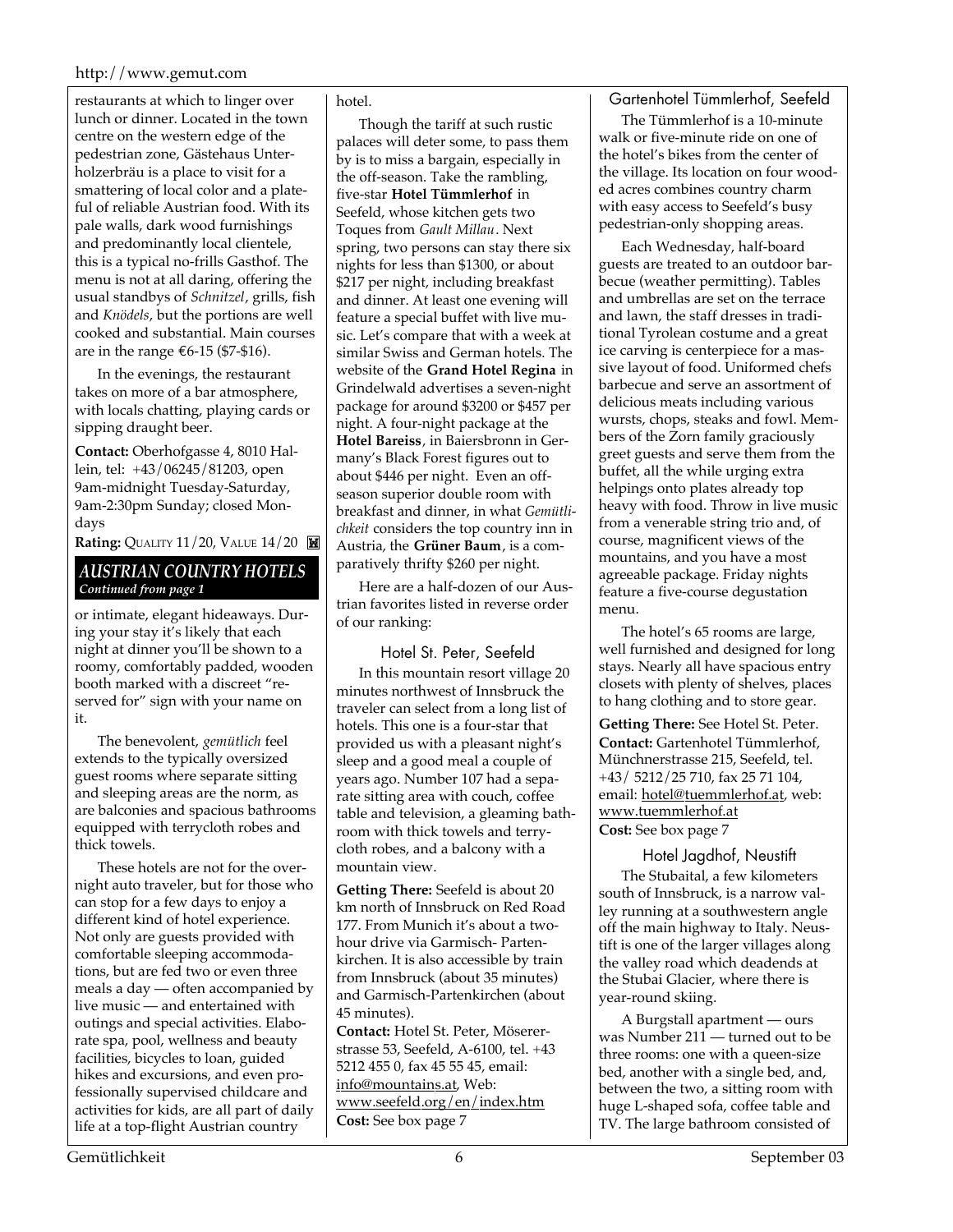shower, tub and double sinks in one space, and the toilet in a separate room. The per person off-season rate is €123 (\$134); in high season the price rises to €130 (\$142). Included are breakfast and a multi-course dinner with live zither music in the candlelit dining room where a small ceramic plaque inscripted with a gold "Bestor" designated our table.

The Jagdhof has all the five-star refinements: indoor and outdoor pools, beauty farm, fitness facilities, childcare, etc.

**Getting There:** From Innsbruck, take Red Road 182 south which parallels Autobahn A22 toward the Brenner Pass. (The Autobahn is faster but you pay a toll.) Angle southwest into the Stubai Valley at Schönberg. The nearest rail station to Neustift is in Fulpmes, about six km (4 miles). **Contact:** Hotel Jagdhof, Neustift 733, Neustift im Stubaital, A-6167, tel. +43 5226 2666, fax 26 66 503, email: mail@hotel-jagdhof.at, web: www.hotel-jagdhof.at **Cost:** See box page 7

Hotel der Bär, Ellmau

The Bär's several buildings sprawl over the hillside above the town, a position that takes advantage of a fine view of the Kaisergebirge range. Five-star amenities include two swimming pools, a beauty center, free bicycle use, a long list of guest activities, supervised play for kids, tennis and six golf courses in the vicinity.

In the spacious bar, the hotel's most appealing room, a wall of curving windows takes advantage of the view. The furniture is comfortable with couches and overstuffed chairs arranged around coffee tables — a particularly pleasant after-dinner room.

Though guest rooms are not quite on a par with the rest of the hotels in this group, the Bär's restaurant may be the best of all. Even as single night guests we were escorted to a large window table softly illuminated by a single, low-hanging, shaded lamp. Set before us were starched linens, gleaming stemware and delicate, fresh blossoms floating in a giant wine glass. Somewhere, a piano rippled familiar show tunes. Dinner began with a few tiny baked shrimp followed by a morel mushroom soup sprinkled with tiny croutons. Next came a dish with Asian overtones; *Fischstrudel auf Wildreisrisotto*, flaky white fish in phyllo crust over a mixture of white and wild rice. Then, after a bit of sorbet, came the featured course, three small pork medallions, first grilled then coated with a sauce of Gorgonzola cheese and quickly broiled to form a light crust. The rather dramatic dessert was wings of white chocolate mousse, *Tiramisueis* and fresh berries served on a black plate. One of the finest half-board dinner we've ever been served.

**Getting There:** Ellmau is about 113 km (71 miles) southeast of Munich.

## **Austrian Country Hotels Bed & Halfboard - 2 persons**

| Hotel St. Peter    | \$150 |
|--------------------|-------|
| Hotel der Bär      | \$190 |
| Hotel Tümmlerhof   | \$207 |
| Hotel Grüner Baum  | \$264 |
| Hotel Jagdhof      | \$277 |
| <b>Gastof Post</b> | \$366 |

*Prices are approximate low season per day for two persons, standard double, based on a seven-night stay and include breakfast and dinner.*

From the Wörgl exit on A12 Autobahn, proceed east about 20 km (13 miles) on Red Road 312 just south of Kufstein. The nearest rail station is in St. Johann im Tirol, about 12 km (8 miles).

**Contact:** Hotel der Bär, Ellmau, A-6352. tel. +43/5358 2395, fax 239 556, email: info@hotelbaer.com, web: www.hotelbaer.com **Cost:** See box page 7

Gasthof Post, Lech The very best hotel in one of Austria's most popular ski destinations is the ultra-traditional Post. Though it's weathered shingle façade on the village's main street is quite plain, beyond the arched front doors is a Fabergé egg of carved-wood rusticity and Austrian country elegance. Everywhere Oriental rugs and highly

polished antiques catch the eye. Dirndls and Loden coats are the uniform of the day and not just for the staff.

Hovering above the stunning main salon — the Hubertushalle — is an octagonal skylight cut into the center of the wood paneled ceiling. With the room's fireplace crackling away, there is no better place in Lech to take tea on a winter afternoon.

Guest rooms are more of the same; traditional, atmospheric and five-star.

There is an indoor pool, a lovely garden for summer relaxing, various dining venues and even a small boutique.

The Mercedes Benzes and BMWs parked out front tell the story of the Post's clientele: well-fixed Europeans, mostly Swiss, Germans and Austrians.

This is the most expensive of the hotels mentioned here, especially in winter during ski season. Rates are considerably lower in summer.

**Getting There:** Best reached by car, Lech in the Arlberg is west of Landeck and just a few kilometers north of the A12, the main eastwest highway through Austria. The nearest international rail station is 17 km (11 miles) in Langen im Arlberg and from there bus and taxi transfers are available. **Contact:** Gasthof Post, Dorf 11, Lech am Arlberg, A-6764, tel. +43 5583 22 060, fax: 22 06 23, email: info@postlech.com, web: www.postlech.com

**Cost:** See box page 7

Hotel Grüner Baum, Badgastein

All things considered, the Grüner Baum, which occupies its own little valley, the Kötschachtal, near the old resort town of Badgastein, is the finest country hotel ever reviewed by *Gemütlichkeit*. First built by the Archduke Johann as a hunting lodge, it is spectacular in every way. Backdropped by heavily forested hills and snow-covered peaks, the setting is picture-postcard; a cluster of Alpine chalets in a rolling green meadow with a mountain stream winding